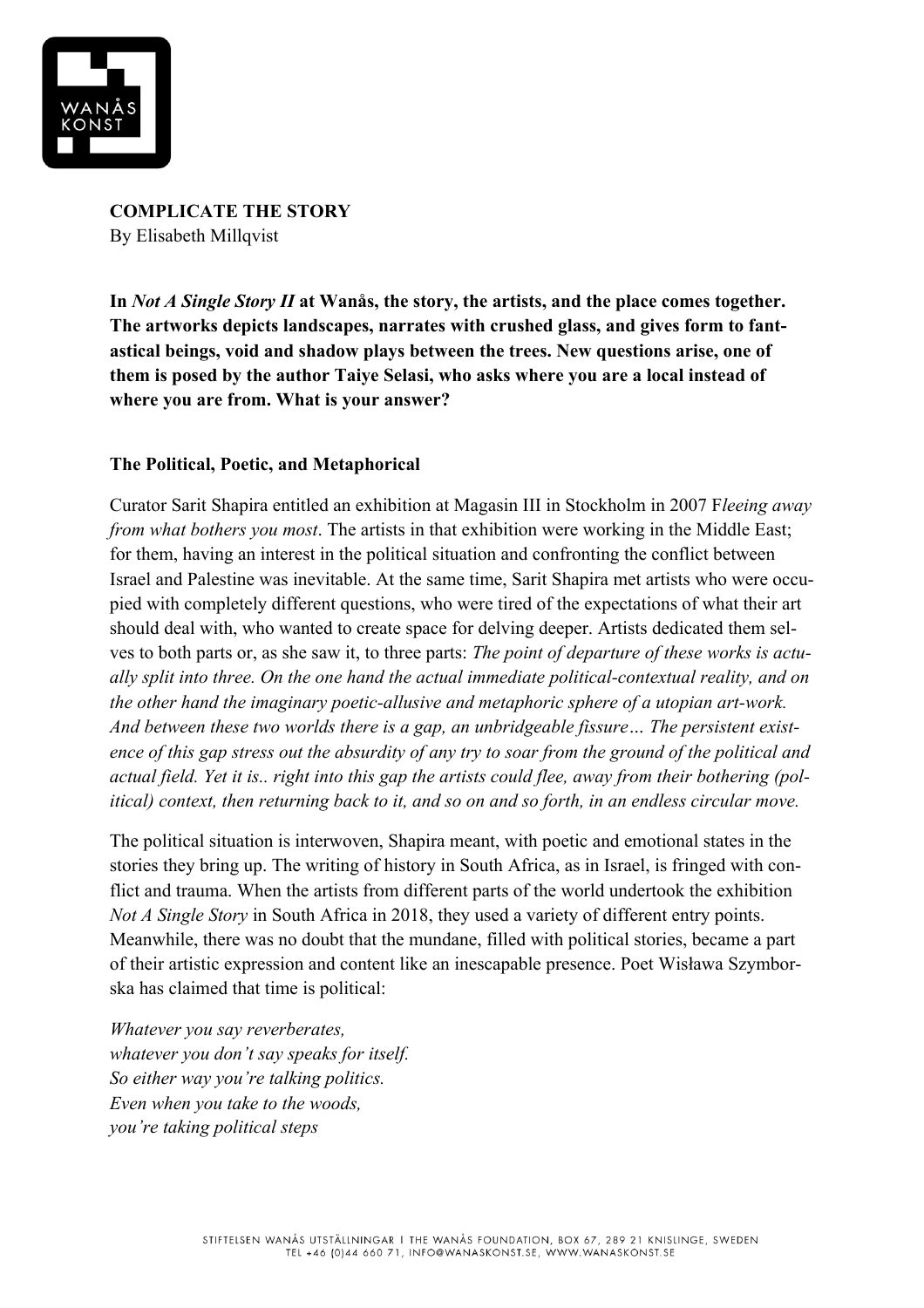

# **Not A Single Story II**

Where, then, have the artists stepped when working with these exhibitions? Nirox lies in the province of Gauteng in an area grandly named the "Cradle of Humankind," a UNESCO World Heritage Site estimated to contain 40 percent of the fossils of the ancestors of humans that have been discovered thus far. The site is influential when artists create new artworks outdoors; these milieux are the opposite of neutral rooms, regardless of whether it is a Swedish beech forest or an area that combines neatly-trimmed lawn with kilometer-long paths in caves of dolomite. At Nirox, several artists returned to the ground, to the question of who once lived on that site, to our ancestors—a heritage that imbues the surroundings with meaning. One of the oldest finds in the area is the remains of an *Australopithecus africanus*, dated 2.3 million years old. These fascinating archeological finds turn our focus backwards in time and give us a shared history. When researchers today use DNA technology to tell about who we are, how we have migrated, and in part how we looked, it is a history that often astonishes us, that we didn't know, but its traces exist in our very bodies.

The second part of the *Not A Single Story* exhibition is occuring at Wanås, a place associated with the medieval Danish defense fortress, built during the wars between Denmark and Sweden. Old unpaved paths bordering avenues emphasize the structure's central placement, marking direction, while stone walls show boundaries, and the surrounding buildings have grown up around it. The fortress' history, which from a Swedish perspective is old, is so much younger compared to the site of the exhibition's first part; it is so young that the line of ownership is documented—the list of names goes back to 1480. The place connected to the building relates to work, cultivating the soil, to heritage and roots, but we live in a time of migrations.

### **Santiago Mostyn**

A filmed caravan of people comprises one part of Santiago Mostyn's video, which he created to Erik Lundin's rap song *Suedi*, Arabic for Swedish. Artist Lundin raps the story of his childhood in "Västerort", i.e. the suburbs west of Stockholm, about how he lives and resides in Sweden, breathes in the air but is seen as an immigrant, second generation; he is happiest there but eventually leaves Sweden for good in order to feel at home. But then comes the twist in the text:

*Suddenly, something terrible happens I'm introduced to my cuz's buddies as Swedish, I was a Suedi, I woke up and was a Suedi.*

Lundin's rapped story, his struggle with himself, existence, and how others see him is combined with in Santiago Mostyn's images in the video work *SUEDI*. Two men try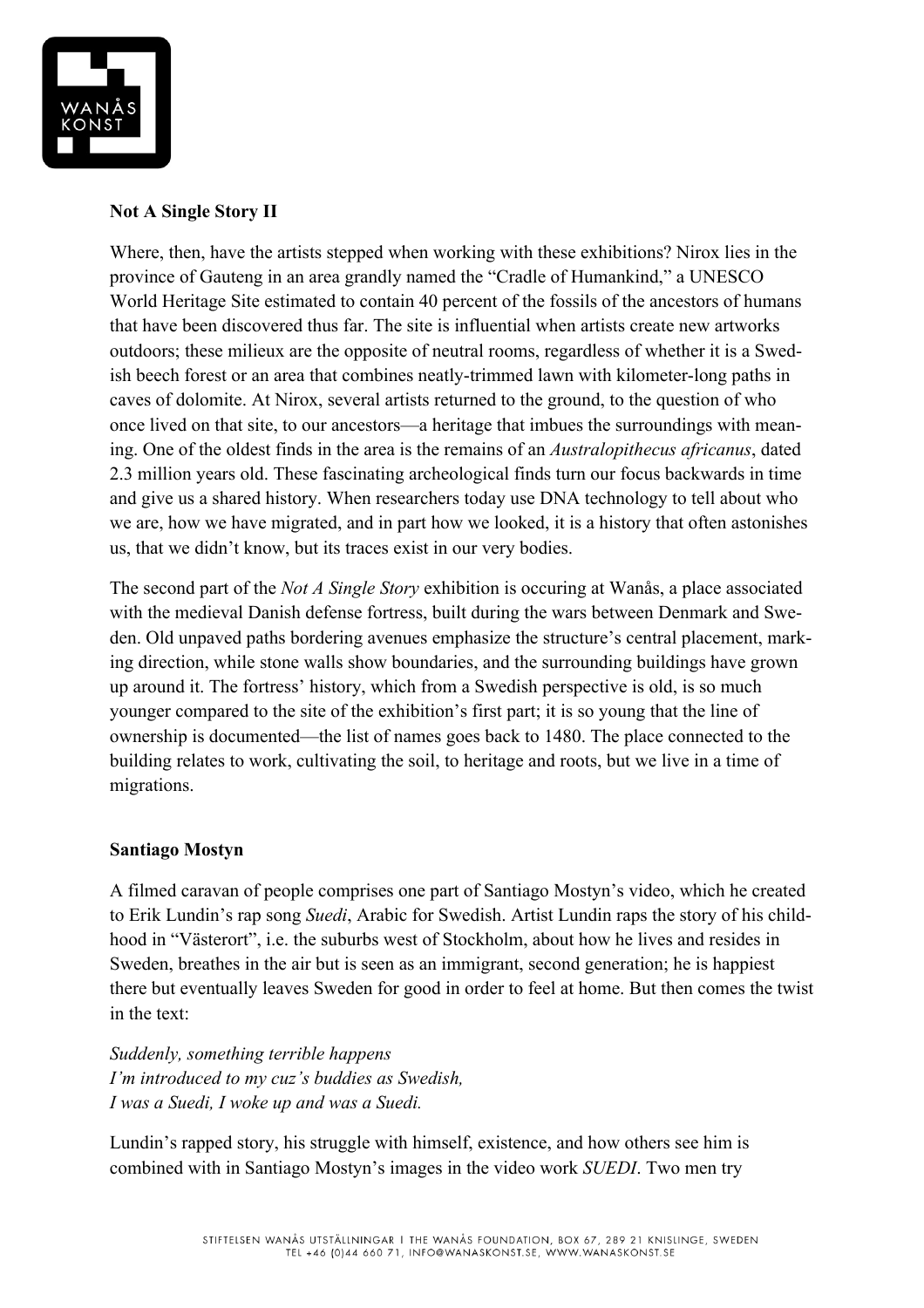

wrestling holds, broad backs and thick necks, wrist on hand, hand on neck; they follow a silent agreement about how the practice will go, their pale bodies in the bright room stand steady and they repeat movements they know well. Shoulder, backs, muscles—when the camera zooms in, the bodies are like a billowing landscape and it is precisely a landscape we see in the video's second part, set to the same lyrics. We leave the training facility and see winding lines of people, moving like a biblical exodus along a train track and along fields in a broad agricultural landscape. Filmed from the air, the surroundings looks like a green and brown quilt. It could be around the corner in Skåne, but these are Associated Press images from 2016 when the war in Syria in particular forced large numbers of people to flee, and gradually the number itself—a stream, a train, a mass—became significant instead of the fleeing people behind the numbers. Mostyn has previously fixed his gaze on movement in the video *Delay*, where he ventures out into the Stockholm night at Stureplan and fumbling, dancing, stumbling, he goes around among those who typically spend time at nightlife hangout places. He stands near and sometimes touches the people he has approached, dark hand against white skin; he is next to them, but not one of them. The experience, the belonging, the alienation is embodied and emphasized by his movements. In *SUEDI*, Mostyn juxtaposes confident bodies, two individuals, against a mass that doesn't know who they will wake up as tomorrow, what language they will hear and try to learn. Lundin's story has another background, but one day he became someone different from who he thought he was—identity is not static.

### The Danger With a Single Story

"Where are you from?" is one of the first phrases the student of a new language learns, along with "My name is...". Author Taiye Selasi thought that every time she was introduced during a book tour, it felt wrong: she was introduced in different ways, and this produced very different expectations. Thinking of herself as "multinational," like some companies, didn't feel any more accurate. She had been born in, studied in, and was resident of different countries, and her parents were from countries that were even different from these—but the introduction was reduced to *a single story*, Selasi claimed. She referred to author Chimamanda Ngozi Adichie, who introduced her well-known TED Talk with the words: I'm a storyteller. And I would like to tell you a few personal stories about what I like to call *"the danger of the single story."* Adichie argues: *Stories matter, continuing: How they are told, who tells them, when they're told, how many stories are told, are really dependent on power.*

Chimamanda Ngozi Adichie's story is the starting point for the exhibition and the inspiration for the exhibition's title, *Not A Single Story*. The participating artists, their current questions and practices, along with the site and story as a concept form the central elements of the exhibition. The word story can and has been used in exhibition titles with endless interpretive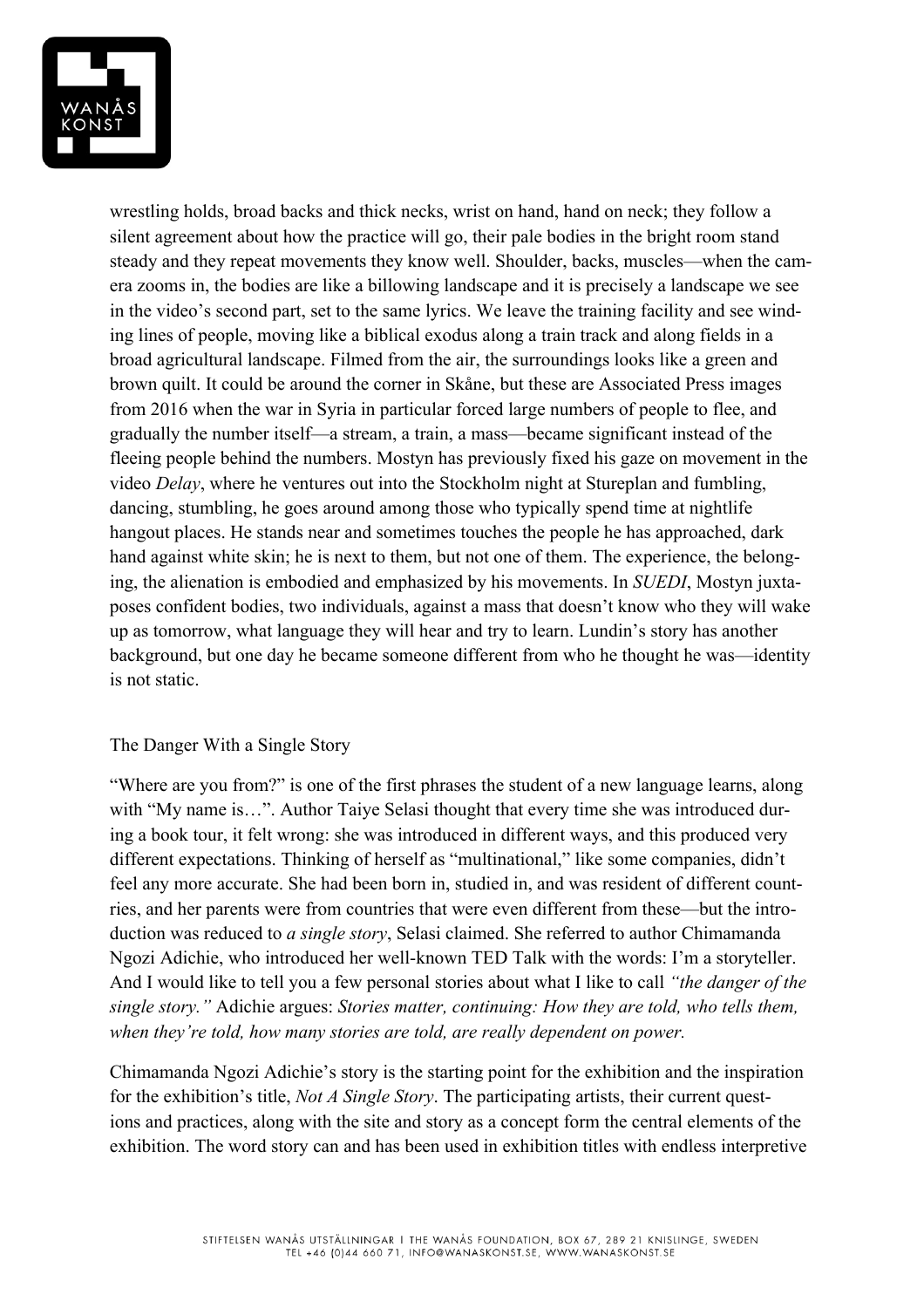

possibilities, but the artworks in Wanås Konst's exhibition are not necessarily narrative; they have a wider and more transformable frame of reference.

# **Marcia Kure**

Transformation is a recurring theme for Marcia Kure. She has worked with a series of collages with the title *Dressed up Series*, 2011, which she sees as a self-portrait without pictures of herself. The collage technique links things together; she dresses up, down, and out the character she puts together. One of these self-portraits of Kure may comprise a wood duck's head, a male rapper, a 19th-century Victorian dress, a sneaker, and a dog. She says that it feels like there are pieces of her everywhere.

At Nirox, Kure worked with the Bird of Paradise (Strelitzia regina), which comes from South Africa. The name emphasizes the plant's resemblance to a bird, but the plant also has a hidden connection to animals because it contains the substance bilirubin, which in humans comes from the breakdown of red blood cells and is filtered out by the liver. Researchers have previously only known that the substance is found in animals, and the discovery underlines the difficulty in all methods of categorizations. In Kure's case, the plant's English name became the title of a group of soft, textile sculptures and the inspiration for their color palette. The choice of material is a continuation of other work she has done with cloth and fur, combined in compound forms that move beyond conventions of clothing and fashion. At Wanås, her soft sculptures have grown and reached up into the trees; they rest safely on the branches and their colors, inspired by the moss in the beech forest, camouflage them among the green leaves of the trees.

Kure samples expressions in her sculptures and makes them difficult to define. There are connections to Natural Synthesis, a theory of cultural mixing advanced by Art Society, an artist group formed by students from the university in Zaria in northern Nigeria in the late 1950s. They wanted to forge a postcolonial aesthetic by mixing Western modernist sensibilities and local, traditional art forms and themes. Uche Okeke became a leading member of the Art Society and, eventually, head of the art department at the University of Nigeria in Nsukka that Kure would later attend. He is known for drawings of figures made with whirling lines that combined botanical, human and animalistic forms. After Nigeria became independent in the 1960's, the Art Society worked for a new national cultural identity by weaving together Igbo, Yoruba and Urhobo art forms, folktales and contemporary Nigerian subject matter. While Kure maintains the working method, she also uses material from research, Disney, and hair extensions; there is a closeness to the everyday and popular culture.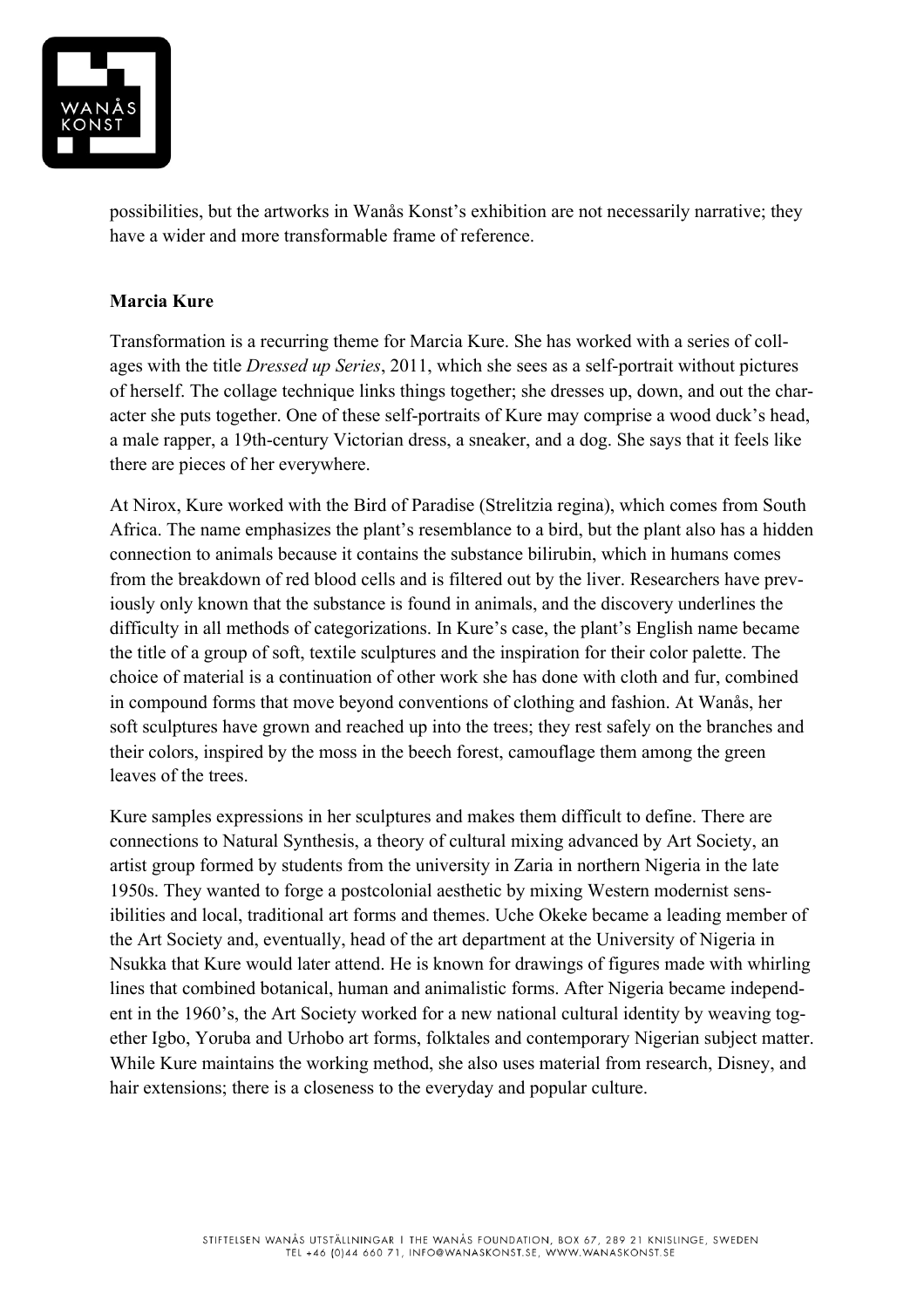

### **Lungiswa Gqunta**

The things that are closest to us—objects in the home—form a starting point for Lungiswa Gqunta's art, and the home is both safety and a place for danger in the everyday. She wants us to feel it, we shouldn't be able to defend ourselves from her works. It's not enough that we see several thousand cast-off, lined-up glass bottles, glittering pale green in the work *Lawn I*. Through the smell of gasoline that dominates the exhibition space, she wants us to have a physical reminder of the components of the weapon everyone can make: the Molotov cocktail.

Gqunta was born in 1990. Four years later, the Apartheid regime was abolished and Nelson Mandela was elected president, and the man whom Reagan and Thatcher called a terrorist became a symbol of peace. In 2018, his more controversial wife, Winnie Madikizela-Mandela, passed away. While Mandela was imprisoned, Madikizela-Mandela managed to keep going, and her choice was not a strategy of nonviolence; in interviews, she expressed sorrow and frustration, and she encouraged active resistance: *"There is nothing the government has not done to me. There isn't any pain I haven't known. [...] We have no guns—we have only stones, boxes of matches and petrol".* This quote is one of her most famous statements. Gqunta uses it in the title of an artwork with the print of matchsticks on paper, painted by and saturated with gasoline: *Together, hand in hand, with our matches and our necklaces, we shall liberate this country*. In her last interview, just a few weeks before she passed away, Madikizela-Mandela said: *"would be extremely naive if I suggested to you that South Africa today is what we dreamt of when we gave up our lives".*

It is the segregated South Africa, weighed down by poverty and structural injustice and the fight for the black population that are central to Gqunta's art. When the bottle is the material for constructing a petrol bomb it stands for violence, but it is connected to several types of violence. Beer bottles hang from twisted ropes in the work *Divider*, which comprises a drape and screens off a path in the forest, making it necessary for the observer to find another way to get through. Gqunta grew up in a shebeen-household, an unlicensed bar for blacks. During Apartheid, there were several laws and restrictions connected to alcohol, traditional liquor production was forbidden, replaced by the trade of mass-produced alcoholic drinks and alcohol was used as a way of conforming, oppressing, and rewarding. We don't need to go far back in time to find the same tradition, if in a different context, in Sweden. Several estates had breweries, and alcohol was both a reward and a means of enduring. Alcohol goes hand in hand with dependence, and through the silent stories of the empty bottles, the artwork spans the political and the private.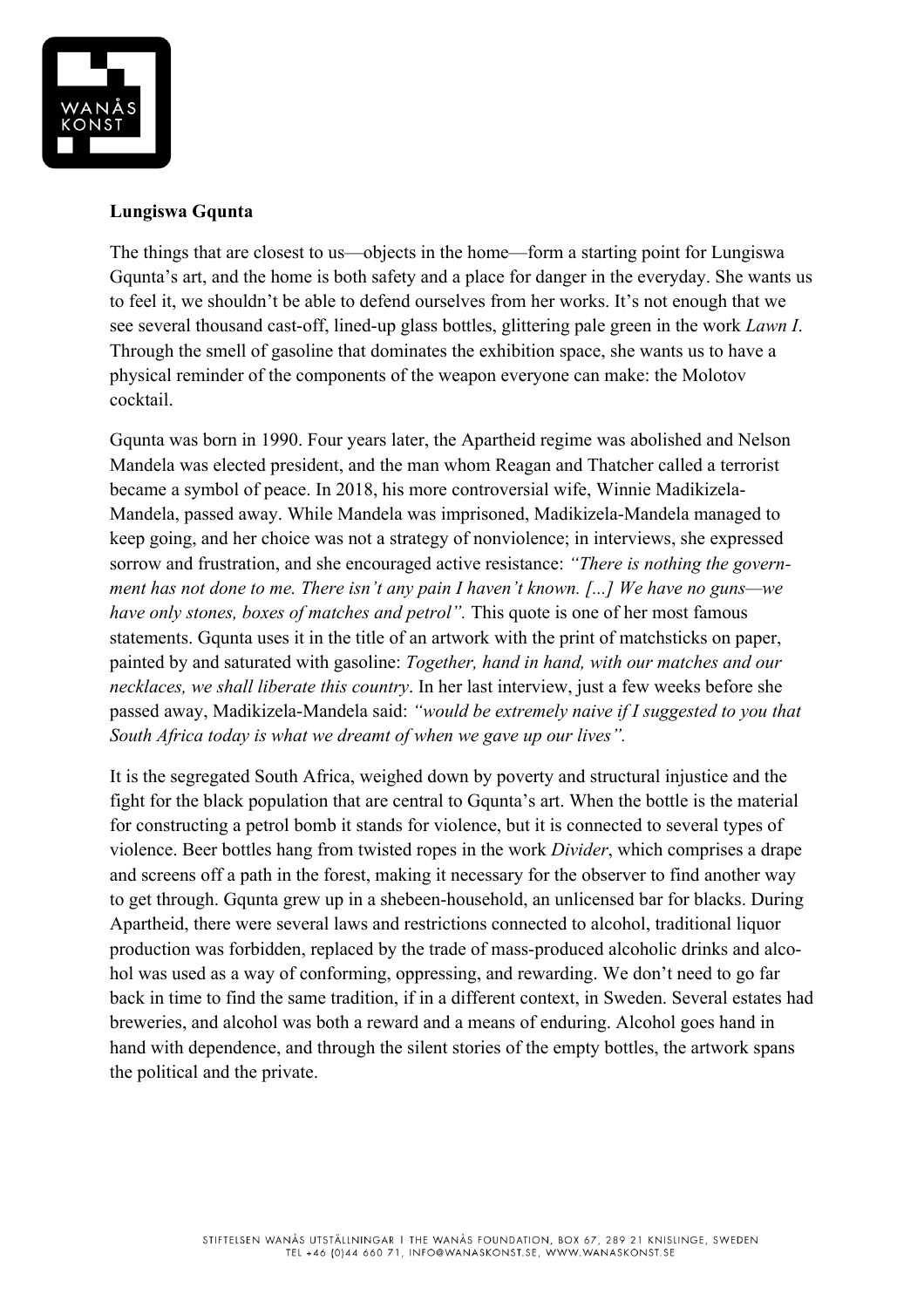

## **Lubaina Himid**

The points of contact between story and history are many, and in Sweden, the words can have the same meaning, in contrast to the English distinction between them. By using the term "sculpture park" and primarily working outside, references to a tradition arise—art history concerning sculpture in general and land art in particular, with earth, stones, and sand as materials and motifs. It is a male tradition. As an answer to a onesided art history, the exhibition at Nirox in South Africa was dominated by women, but also by artist duos—in contrast to a single originator—as well as people who don't identify with any sex. Artist Lubaina Himid rails against history through her art; she lets us enter it and rewrite it. In Vernet's Studio, she fills a room with women from art history. The portrayal is based on the individuals' own artworks, which she painted on plywood and gave the forms of silhouettes that personify them. While we can probably identify Frida Kahlo (1907–1954) and Georgia O'Keeffe (1887 –1986), Himid makes us wonder which ones we don't know the names of and why, and she has added oeuvres she believes should be included in art history, among them Claudette Johnson, who—like Himid— was a part of the BLK Art Group, which was founded in 1979 in Wolverhampton, England. The group was an association of young artists who challenged the prevailing canon and asked questions about what black art was and could be. Several of those active in the group later formed part of the radical British Black Arts Movement, which was established in 1982 with a focus on anti-racist discourse and feminist critique.

The artwork at Wanås, *Vernet's Studio* from 1994, refers to an actual painting: *The Artist's Studio* from 1820 by Horace Vernet (1789–1863). At that time, the studio was an important motif, and in the original painting, the artist works in a lively atmosphere surrounded by men doing everything from fencing to debating. An approximate contemporary of Horace Vernet was Élisabeth Louise Vigeé Le Brun (1755–1842), who is the oldest represented artist in Himid's "studio." She was active in a time of few female artists, and those who were active have been erased from history, necessitating their re-discovery in an ongoing process. Himid returns to this anonomity in several works with human silhouettes, among them Naming the Money, which consists of 100 figures. They depict people who have been enslaved and given fictional but possible fates and are presented with name and occupation alongside a new assigned identity in their existence as slaves. Himid has described her art: *"I need to do it because there are stories that have to be told. There are stories that aren't told. There are gaps in history that aren't being filled [...] and I can only paint. So instead of being a politician or a historian, this is what I do"*.

In *Feast Wagon*, 2015—a collaboration with Susan Walsh— Himid leaves these characters and lets old hand made carts and wheelbarrows, become the foundation for paintings of items that refer to trade and migration. With the tradition-laden medium of painting as a tool, Himid highlights an invisible history; she transforms the space, but also underlines that the observer adds content and other layers of experience.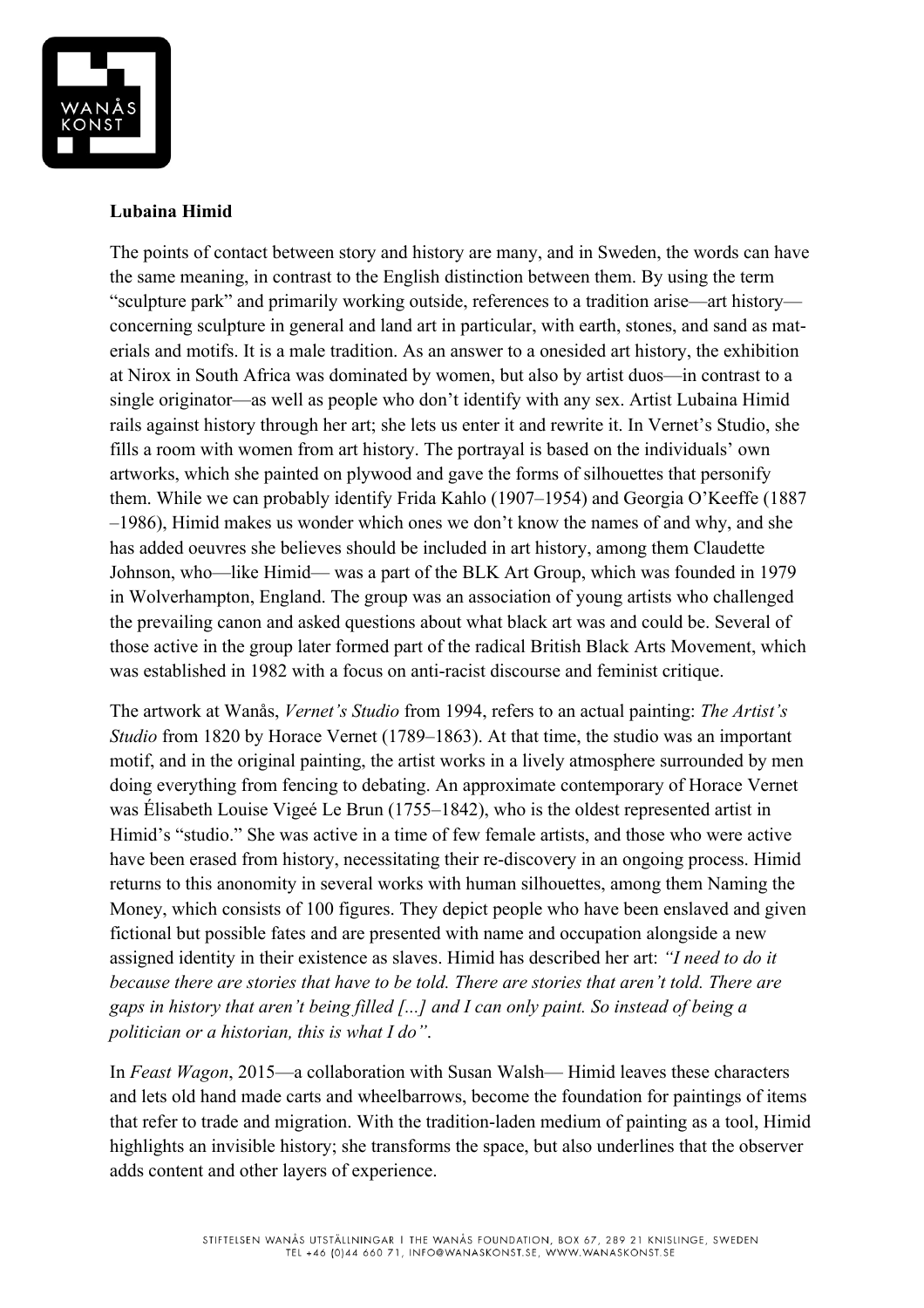

## **Anike Joyce Sadiq**

With Anike Joyce Sadiq, too, the observer becomes a significant part of the artwork, and absence plays a leading role. If we sit on the solitary chair in her You *Never Look At Me From The Place From Which I See You*, we see our own shadow on the wall, but also someone else's; the shadows glide together and apart when the unfamiliar shadow moves. For the next person who comes into the room, the back of the seated person becomes a projection surface for a text. Sadiq quotes and reformulates Jacques Lacan and Frantz Fanon. Similar to the meeting of the shadows, she interweaves the French philosophers and compiles their statements and questions into a text about the observer and the observed. According to Lacan, the individual has an ambivalent relationship to herself, the self is not unifying, identification with the reflection is never wholly accurate, and we have to revise our conceptions all the time, which impacts our concept of reality. Fanon analyzes how colonialism has quelled and created a negative black self-image, a stereotype, and how black people as well as white are limited by their blackness as well as whiteness.

In her working process, Sadiq begins with the written word, and she often integrates text in the installations. Words appear on placards, written with a looping cord, or on the artwork's sign, but the artwork is also an experience beyond the text, and there is no guarantee that the letters are even noticed by the person in the chair. If we do manage to read, it is probably only fragments, such as The only form of recognition is mutual. In Sadiq's mother tongue of German, as in Swedish, "recognition" means both seeing something familiar and admitting a truth. Sometimes, the meanings are not unambiguous; the words get tangled up in each other and language becomes yet another layer of our understanding.

### **Peter Geschwind & Gunilla Klingberg**

The history of moving images is in focus in Peter Geschwind's art, using a grandiose idea of going back in time to early moving pictures, depicting moving compositions and examining where we would have ended up if the innovators had gone in another direction, which stories we could have imagined. Like Sadiq, he has often used shadows, and in the exhibition in which Geschwind and Gunilla Klingberg collaborate, shadows appear again. The duo's gigantic inflatable sculpture, spreading architectonically in the forest and filling the empty space between the trees, also becomes a two-dimensional projection screen through which to see nature. Shadows from trees and leaves become patterns on the sculpture's tarpaulin walls, and the image of what we are completely surrounded by in the park makes us notice nature again. Klingberg has worked extensively with patterns in her art, but those she has created herself. She has combined repeated words into hypnotic mandorlas whose elements we, upon closer examination, recognize as well-known discount chains' logotypes.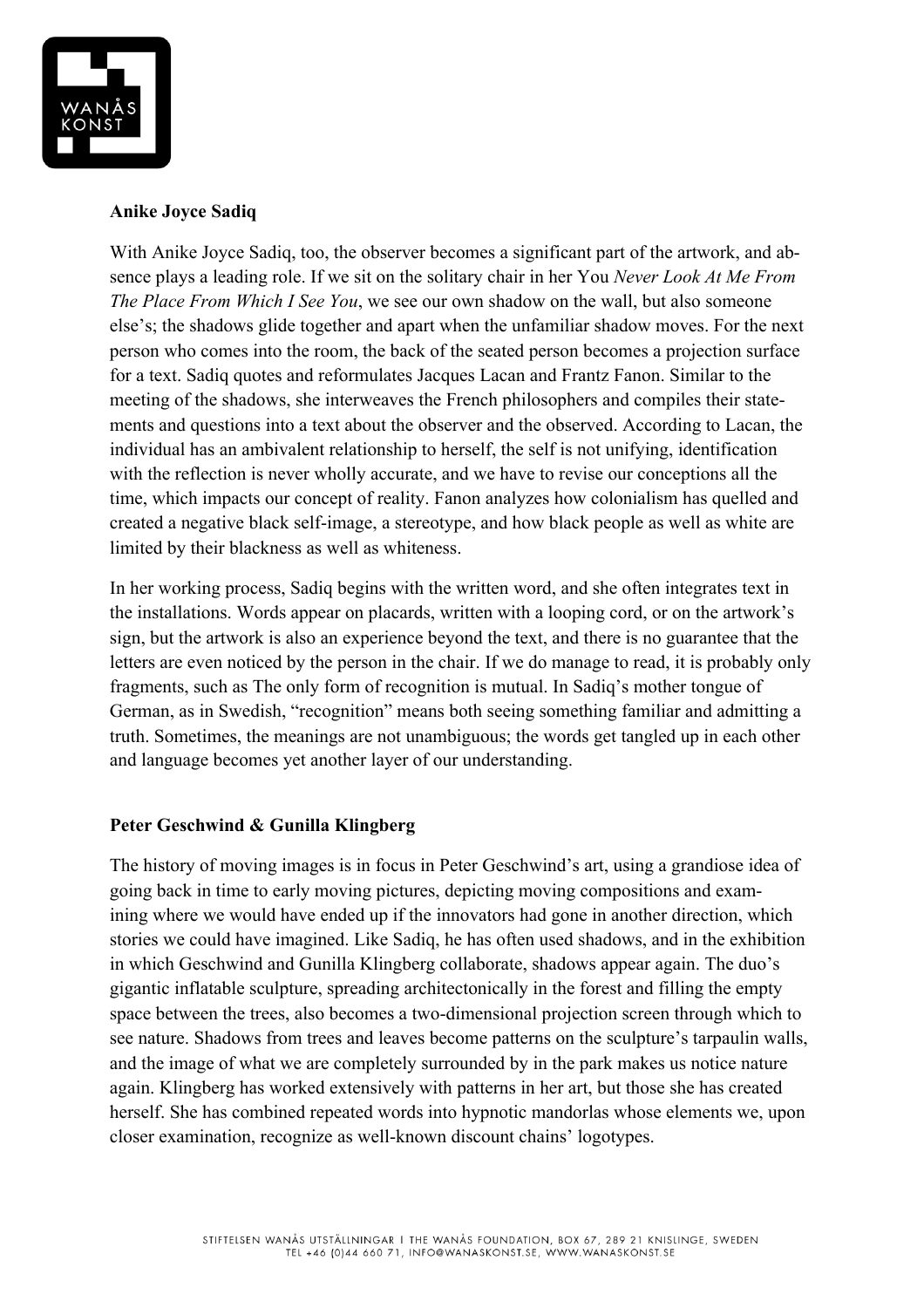

Geschwind and Klingberg work both separately and together. One of their most well-known collaborations was in the exhibition *ReShape* in Venice 2003, where they took plastic bags from grocery stories and interlinked them, then connecting them to a fan, filling them with air and creating a moving sculpture. The bags—a mundane material, taken from their surroundings—is a characteristic choice for them, like sounds from their apartment mixed into a soundtrack or a sculpture made of rice paper lampshades. At Nirox, they used tarpaulins and a material used in extreme situations, a thin plastic that functions as a warming blanket for people in distress. Recognizing the material is important for them—we know how tarpaulins feel, how they sound, but Geschwind and Klingberg use familiar elements to fulfill new functions.

There is a famous photograph of the Earth taken from space, the blue-flecked sphere with the continents in silhouette, more or less green, against a black background: *The Blue Marble*  shows the Earth as only astronauts have seen it with their own eyes. It interests the artists that there are only a few such photos that have been able to give knowledge about another perspective. It is to this exact purpose they continually return: from which position we see, the relationship to space and time, change that hones our perceptive ability and reveals new possibilities, and maybe even transforms our worldview. The possibility they examine is nothing less, but at the same time they choose to work in a tradition where their monumental sculptures disappear if we pull the plug. Like artist pair Christo and Jeanne-Claude, who wrapped buildings and declared that every surface belongs to somebody, they borrow sites for a brief time through their artworks.

### **Latifa Echakch**

Latifa Echakhch also sets great importance on the material; it is a starting point, but in her investigations, she would rather break down than build up. She has broken narrow tea glasses with gold ornamentation and strewn the shards along the exhibition walls (Erratum, 2009). In Crowd Fade, 2017, she created a mural depicting blue skies on two parallel masonry walls and then scraped it away and displayed what remained. She has taken blue carbon paper and covered the walls with it in For Each Stencil a Revolution (2007).

At Nirox, and now at Wanås, she has created Blush—a circle of bricks on the ground, 6 meters in diameter. The work's outermost bricks are whole, but as the bricks are laid closer to the middle, they are broken into increasingly small pieces, until finally in the middle, they are completely pulverized. In the work Tkaf, 2011 and 2012, she worked with the same material and threw bricks at the gallery floor, then letting visitors walk on them in order to further grind them to pieces. The bricks became a pigment, which then found its way up onto the white exhibition walls as red handprints. Tkaf is, in the North African dialect of Darija, a curse spoken from someone close to you. Echakhch refers to ancient traditions and handprints in red clay she has seen in Morocco in a place where witchcraft is still practiced. The is